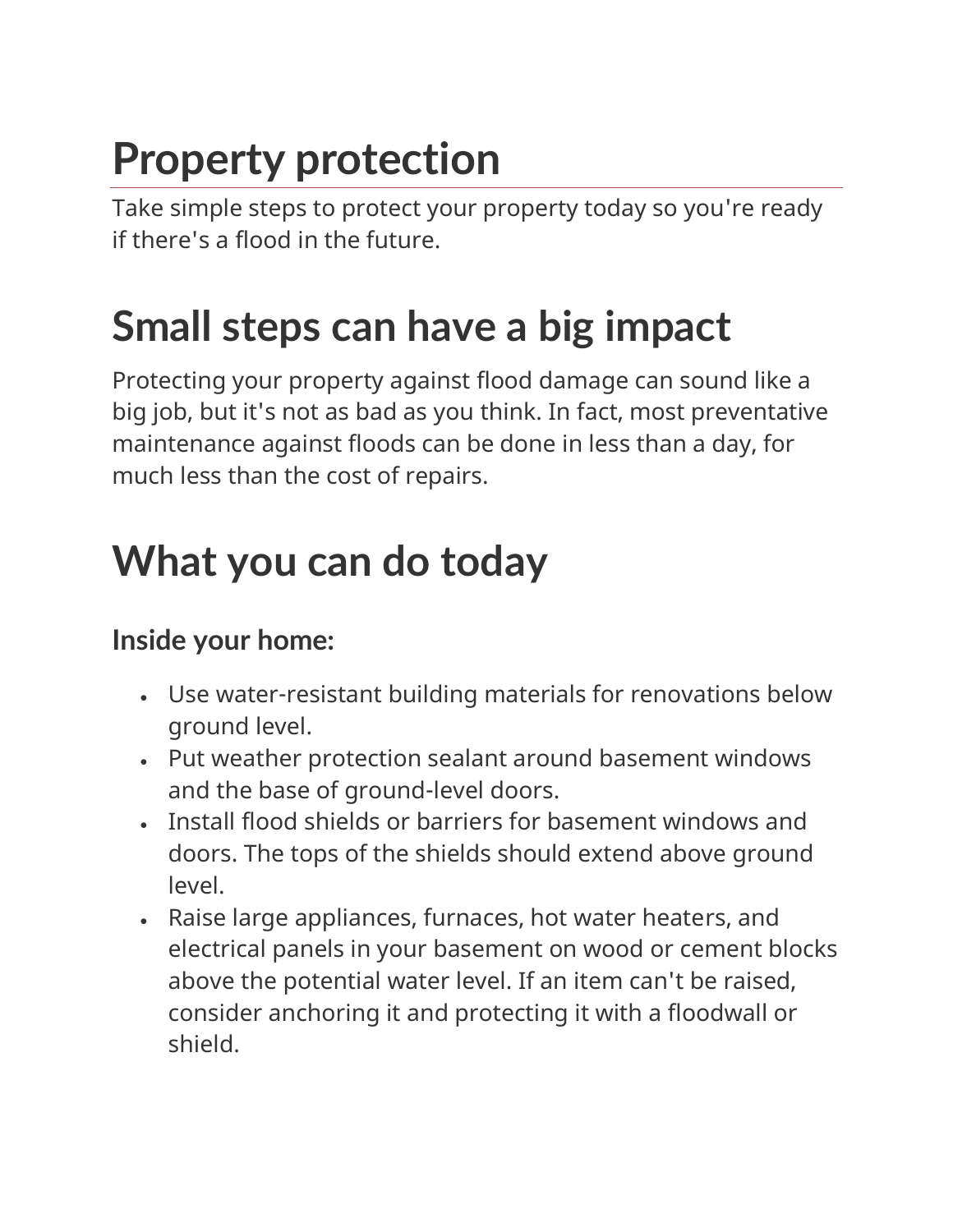- Prevent fuel tanks from tipping and leaking by anchoring them to the floor. Make sure vents and fill-line openings are above flood levels. If you use propane, contact the propane company before making any changes.
- If a flood warning is in effect, shut off electricity to areas of that are at risk of flooding.
- Move furniture, valuables, and electronics to the place in your property that is least likely to be affected by flooding.

#### **Outside your home:**

- Make sure that your lot is properly graded. If possible, build up the ground around your property so that water drains away from basement walls.
- Make sure downspouts extend at least *2 m (6')* from your basement wall. Water should drain away from your property and neighbouring properties.
- Check that your roof and eaves are draining properly in heavy rains.
- Check sidewalks, patios, decks, and driveways to make sure they haven't settled over time, causing water to drain toward your property.
- Clear snow away from the building's foundation. If the ground is sloped one inch per foot near the building, moving snow just three to five feet from the building will reduce problems.
- Use a rain barrel to catch water runoff.
- Consider planting a "rain garden" by using landscaping as way to catch and disperse water in the soil near your property. Use native plants and vegetation that will resist soil erosion.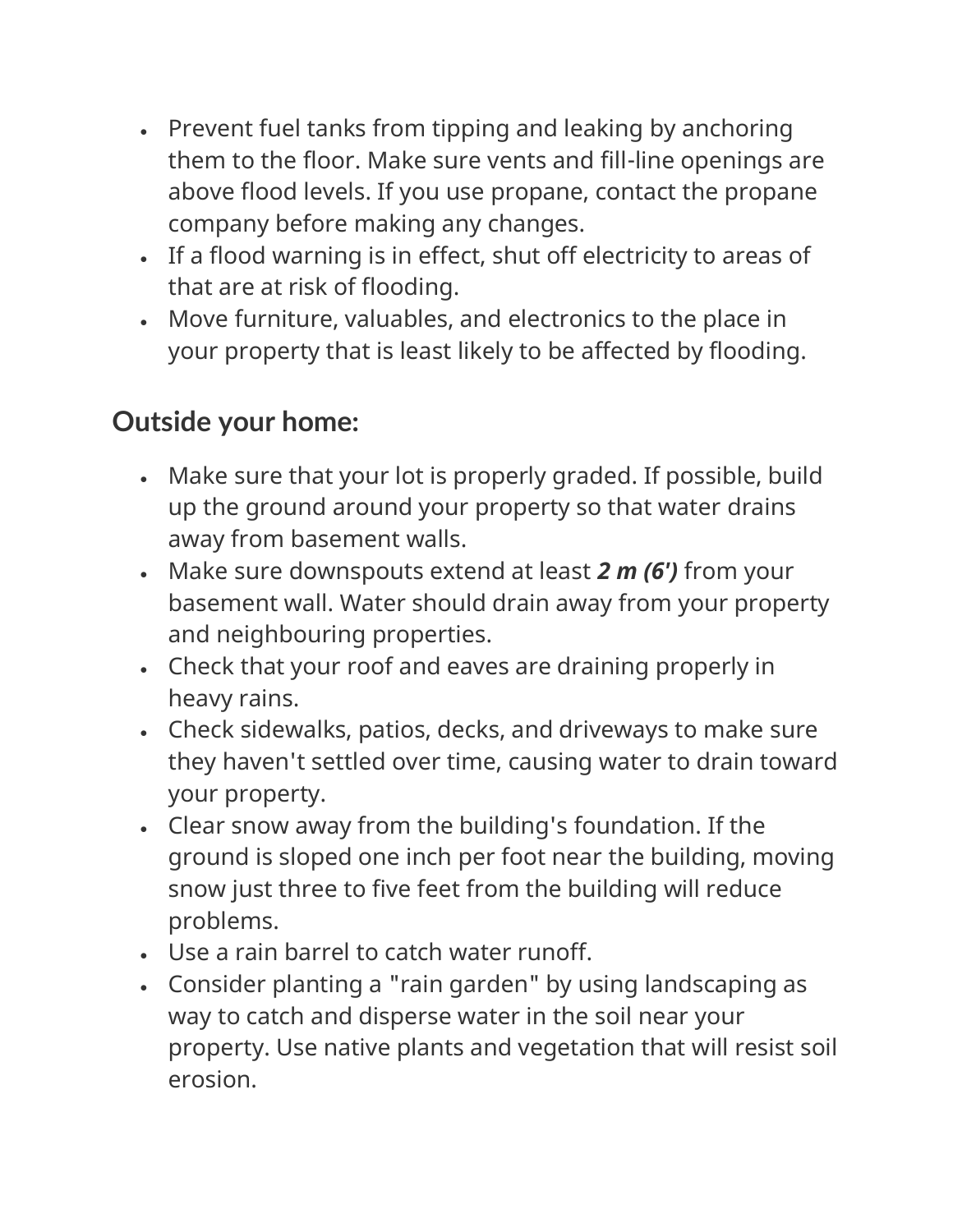## **Other considerations**

#### **Water systems**

- Make sure your plumbing system and drains follow Code [requirements.](https://nrc.canada.ca/en/certifications-evaluations-standards)
- Install backwater valves or plugs for drains, toilets, and other sewer connections.
- Make sure your sump pump is working and install a batteryoperated backup in case of a power failure.
- Install a water alarm to let you know if water is accumulating in your basement.

# **Know the Risks**

Flooding is the most common natural disaster in Canada, affecting thousands of Canadians every year. Learn why you need to stay prepared, no matter where you live.

# **What is flooding?**

There are different types of flooding, but, generally speaking, a flood is an overflow of water on normally dry ground. Floods can occur in any region of Canada, at any time. Most flooding occurs when the volume of water in a river or stream is more than the channel can hold. Lake and coastal shorelines can also flood when water levels are higher than normal.

Overland flooding is a common type of flooding where water flows over land and seeps into buildings through windows, doors, and cracks. It's one of the most frequent and costly natural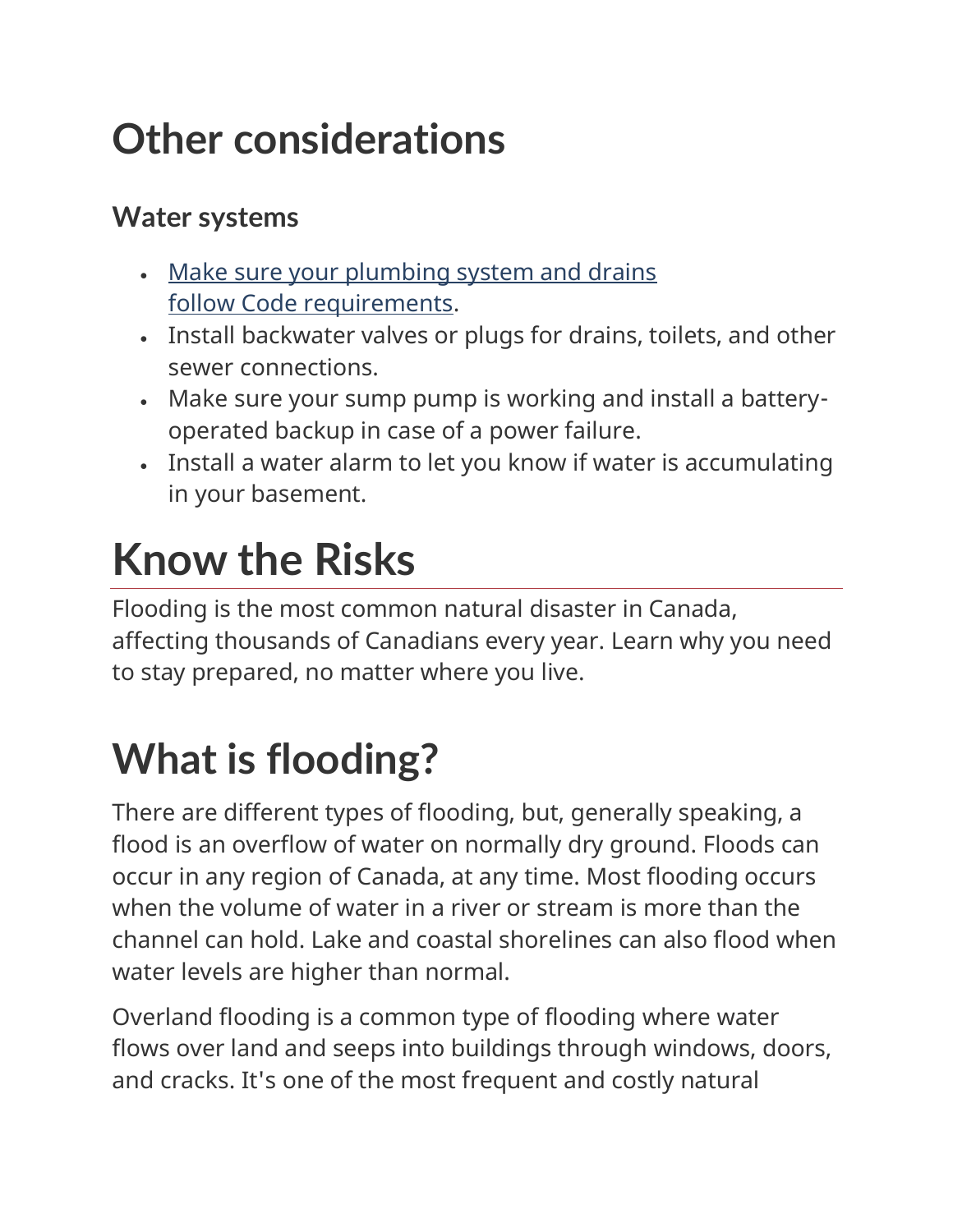hazards in Canada, affecting hundreds of thousands of Canadians and causing millions of dollars in damages every year.

Heavy rainfall can also lead to flooding. This is especially common in the spring, when the ground is still frozen or already saturated from previous storms. Rapid melting of snow and ice jams can cause floods, too. Flash—or sudden—flooding, in which warning time is extremely limited, can result from other causes such as hurricanes or the failure of dams.

# **Be Flood Ready!**

Being Flood Ready can save lives, property and money. Here are a few reasons you should prepare for overland flooding:

- 1. Residential overland flooding is not typically covered by standard property insurance. Talk to your insurer about the types of water damage that are covered by your policy.
- 2. If water got into your property during a previous flood, it could happen again if you don't take action.
- 3. Many Canadians use finished basements as extra living space, often filled with furniture and expensive electronics that could be damaged by a flood.
- 4. Floods can cause mould to grow, and this can have longterm health impacts on your family.
- 5. Homes in older neighbourhoods are usually more vulnerable to overland flooding, but newer homes can also be at risk, especially if they're built near flood-prone areas like ravines.
- 6. Changes in weather is expected to continue to impact the amount and distribution of rain, snow, and ice and the risk of extreme weather events such as heavy rainfalls and related flooding.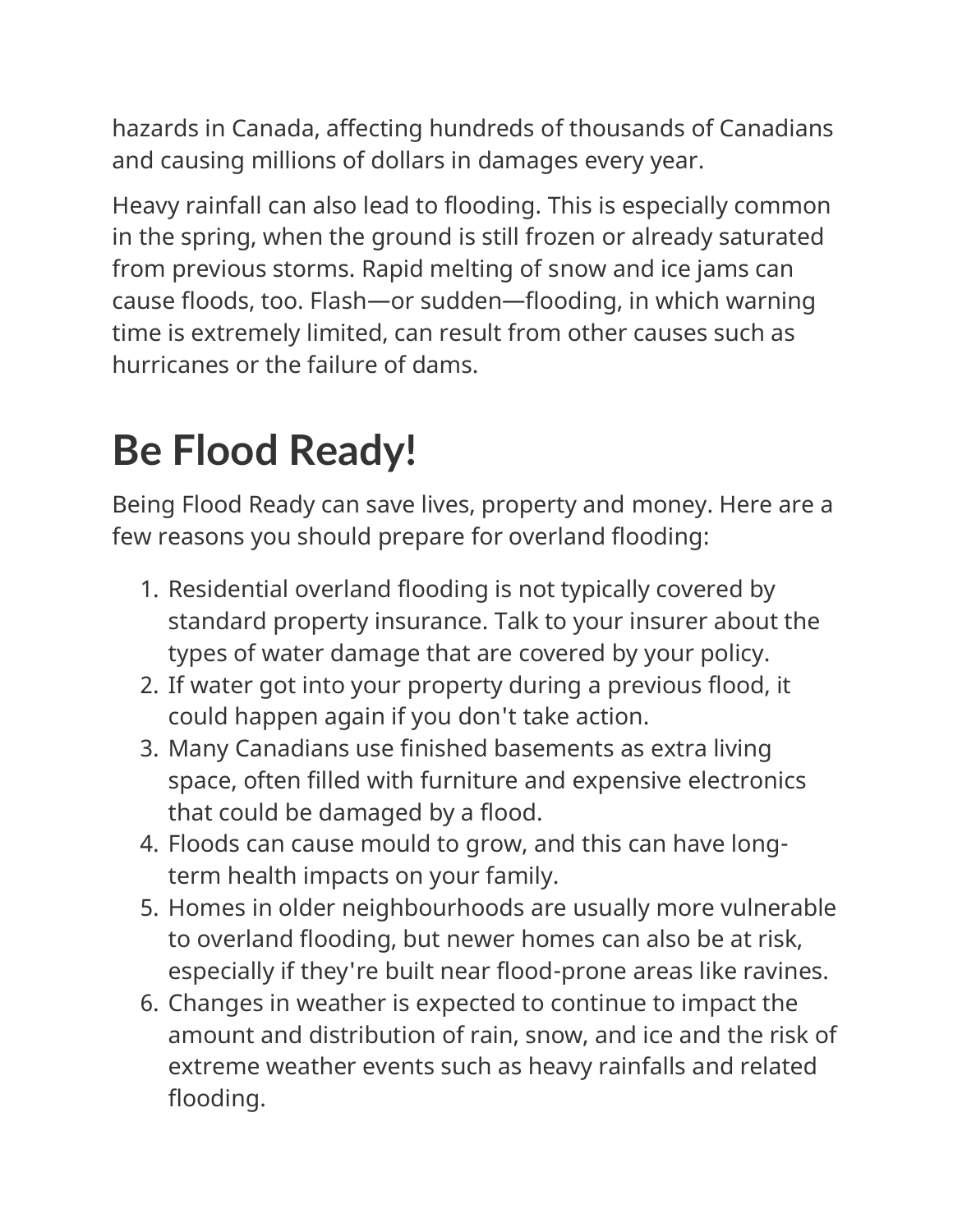### **Prepare for an Emergency**

Emergencies can occur at any time. In an emergency, response agencies focus their efforts first where the need is greatest. That is why individual emergency preparedness is so important.

It only takes four simple steps to become better prepared to face an emergency:

- 1. Know the risks
- 2. Make a plan
- 3. Get or prepare an emergency kit
- 4. Download SaskAlert to receive alerts of emergencies happening now in your location

#### **Know the Risks**

The first step in disaster prevention and preparedness is to know the risks.

#### **Floods**

Each year, the [Saskatchewan Water Security Agency](https://www.wsask.ca/) releases its forecast for the upcoming spring runoff. Although the forecast is a general guide for large areas, it may identify any areas where there is a potential threat of higher than normal water levels.

The best way to meet the challenges of spring runoff or flooding is to be well prepared. Some suggested mitigative actions to prevent flooding are to:

- Clear neighbourhood storm water catch basins, where present, to help water drain.
- Shovel or remove snow from around your home and move it to a position where melt water will drain away from the foundation. This will help melt water drain into the appropriate system in your town or city and possibly relieve pressure on waste water systems.